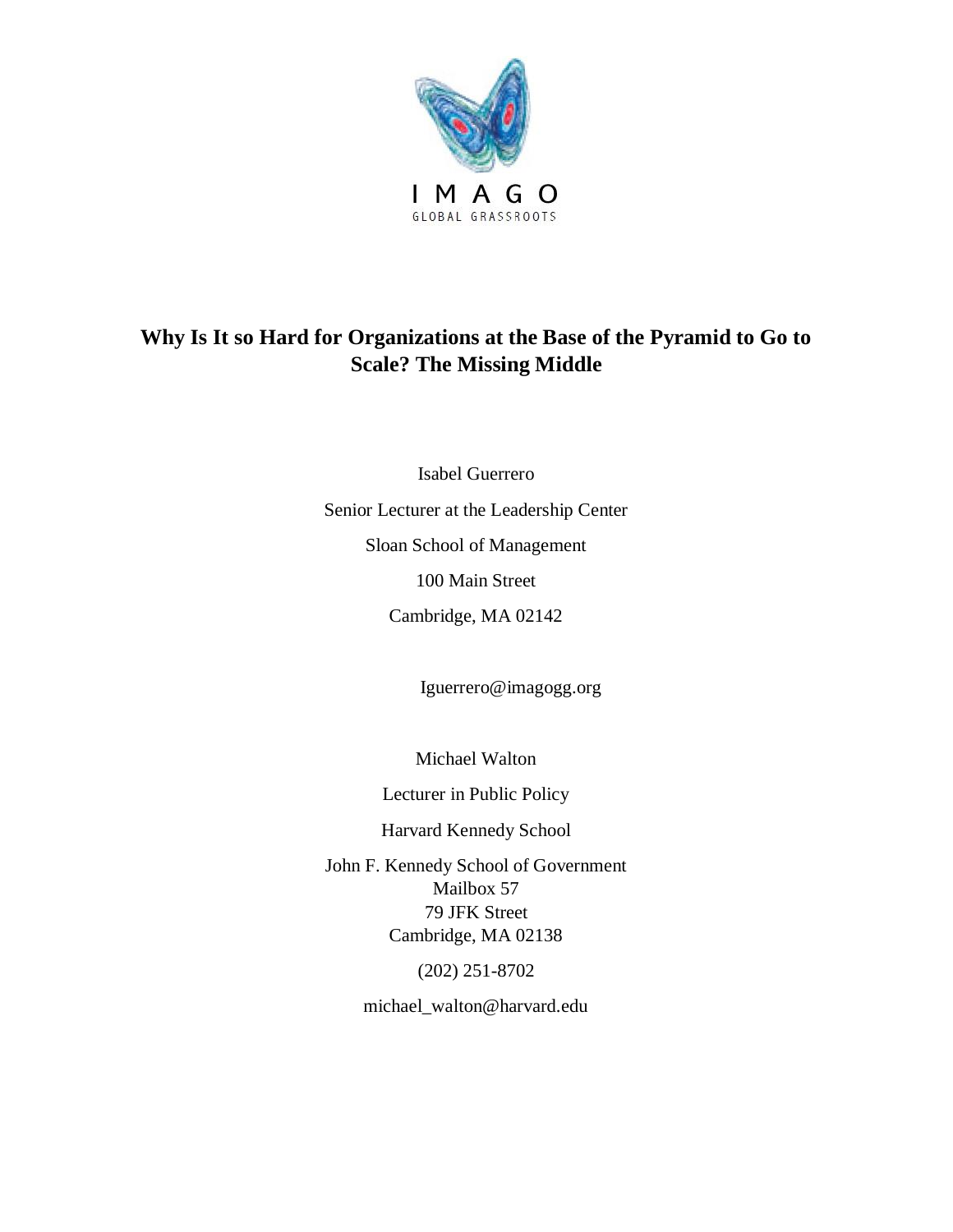## **Why Is It So Hard For Organizations At The Base Of The Pyramid To Go To Scale? The Missing Middle.**

This article outlines an analytic framework around the scaling up of small organizations at the Base of the Pyramid. This includes small-scale, informal firms, grassroots organizations working for the poor as well as social entrepreneurs looking to provide social goods.

There are different ways of scaling up: (1) through the growth of one organization that reaches new clients/members and new locations, (2) through replication of a product or methodology by other organizations, or (3) through networks working in partnership with other existing organizations that have similar goals. Scaling up through organizational growth is only needed when there are economies of scale, i.e. larger production will bring down average costs. Replication will reach scale by creating a viable ecosystem that allows many organizations to thrive and together have a high impact even while remaining small in size. Networks look to scale impact by connecting with like-minded organizations, which might be doing complementary interventions, to achieve a common goal.

The framework is organized around the interaction between market, government and organizational failures. This is intended as a categorizing of issues, that can then form the basis for diagnosis of which constraints, or failures, are binding, and then the design of strategies for change.

### 1. **The Missing Middle**

 $\overline{a}$ 

Originally, the concept of the missing middle referred to the observed pattern of firm size in terms of revenue, capital and employment. In developing countries there are many firms that operate in the informal sector and remain small, while creating most of the employment. At the same time there are large firms with substantial number of employees. There is empirical evidence that in many developing countries there is a missing middle with few firms able to grown into medium size in terms of revenue and employment. Most firms remain small and informal. By contrast large firms have access to formal financing and operate under the regulations and rules established for the private sector.

Figure 1 provides an illustration of how the firm size distribution might look in a perfect world (red curve), compared with the common pattern in developing countries, where the distribution is skewed to the left with most firms in the small size spectrum, with few in the middle and end (blue curve). In his paper on market failures and development, Joseph Stiglitz argues that market failure is more prevalent in less developed countries because of costly and imperfect information that is not ameliorated by non-market institutions (such as internal capital markets within large conglomerates).<sup>1</sup>

 $<sup>1</sup>$  J. Stiglitz, "Markets, Market Failures, and Development." AER, 2001</sup>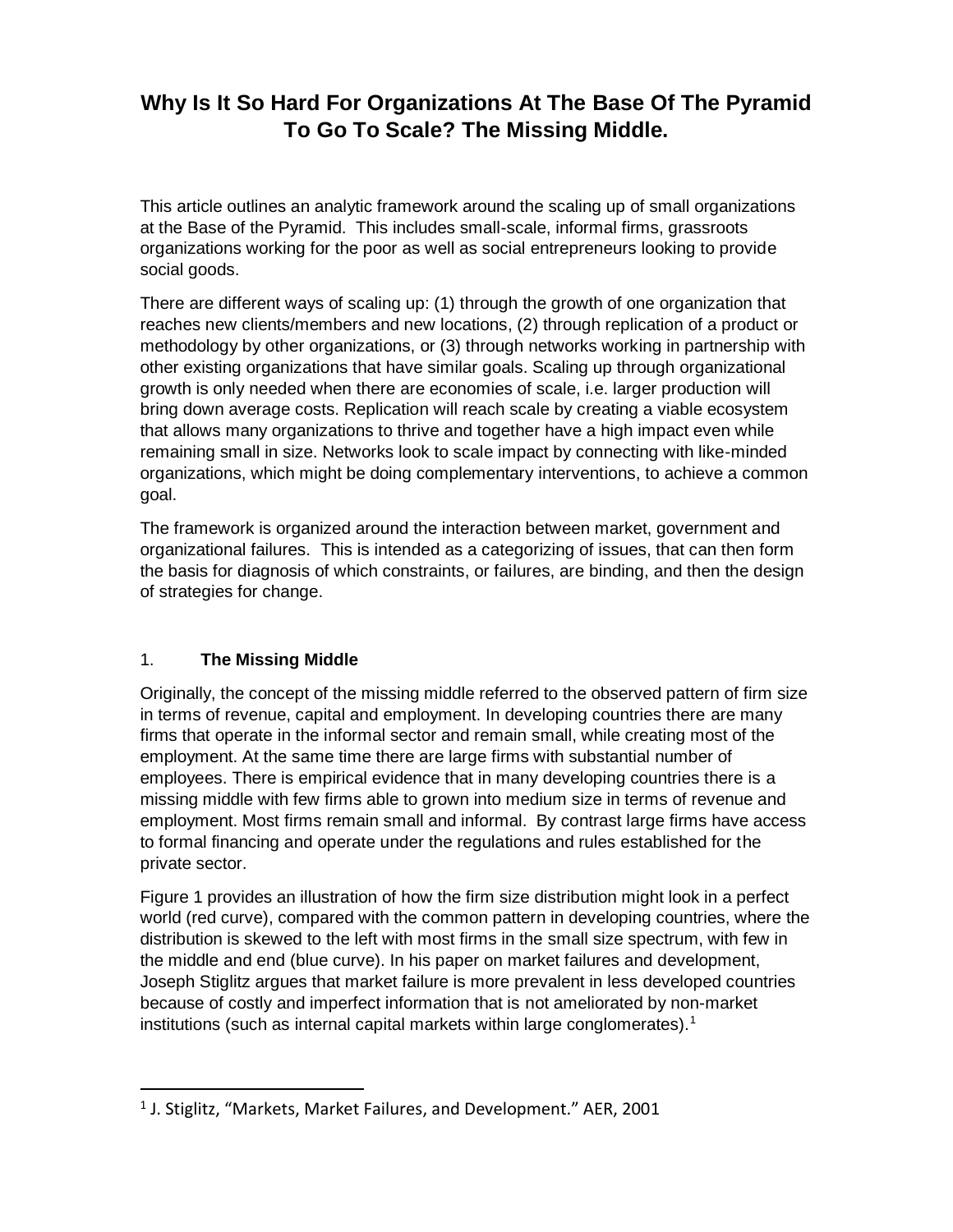On the labor market front, employees working in informal firms, typically lack access to social security and other benefits provided to workers. They will only get these benefits if they are working for firms in the formal economy (small or large). Labor regulations are usually designed for the conditions in large firms and therefore they mostly applied to those. Even then, as one can see in the case of India and Mexico, there is broad evasion and subcontracting to avoid labor regulations by large firms, even by governments.



Fig 1. Firm Distribution With and Without Market, Government and Organizational Failures

Firm size (number of workers, or total sales)

Just as in the case of private enterprises, there is a "missing middle" in the realm of social enterprise activity and public development action. This is represented in Figure 2, where the top of the Pyramid shows service provision by Governments and traditional development Aid.

Most of the money spent by governments in developing countries is in large programs that are successful at delivering some services, many using a top-down approach. The challenge for these programs is to reach the poor in the last mile. This is especially true of programs that require discretionary action by local government workers—teachers, nurses, police, extension workers, and so on.<sup>2</sup>

The bottom of the pyramid in such local service provision and action is populated by many small social entrepreneurs, NGOs, and grassroots organizations who are rich in local knowledge and innovation, and who are effective in reaching the poor. Their challenge is to reach sufficient scale to have a larger impact. They tend to remain small

 $\overline{a}$ 

<sup>&</sup>lt;sup>2</sup> World Bank. Making Services Work for Poor People. World Development Report 2004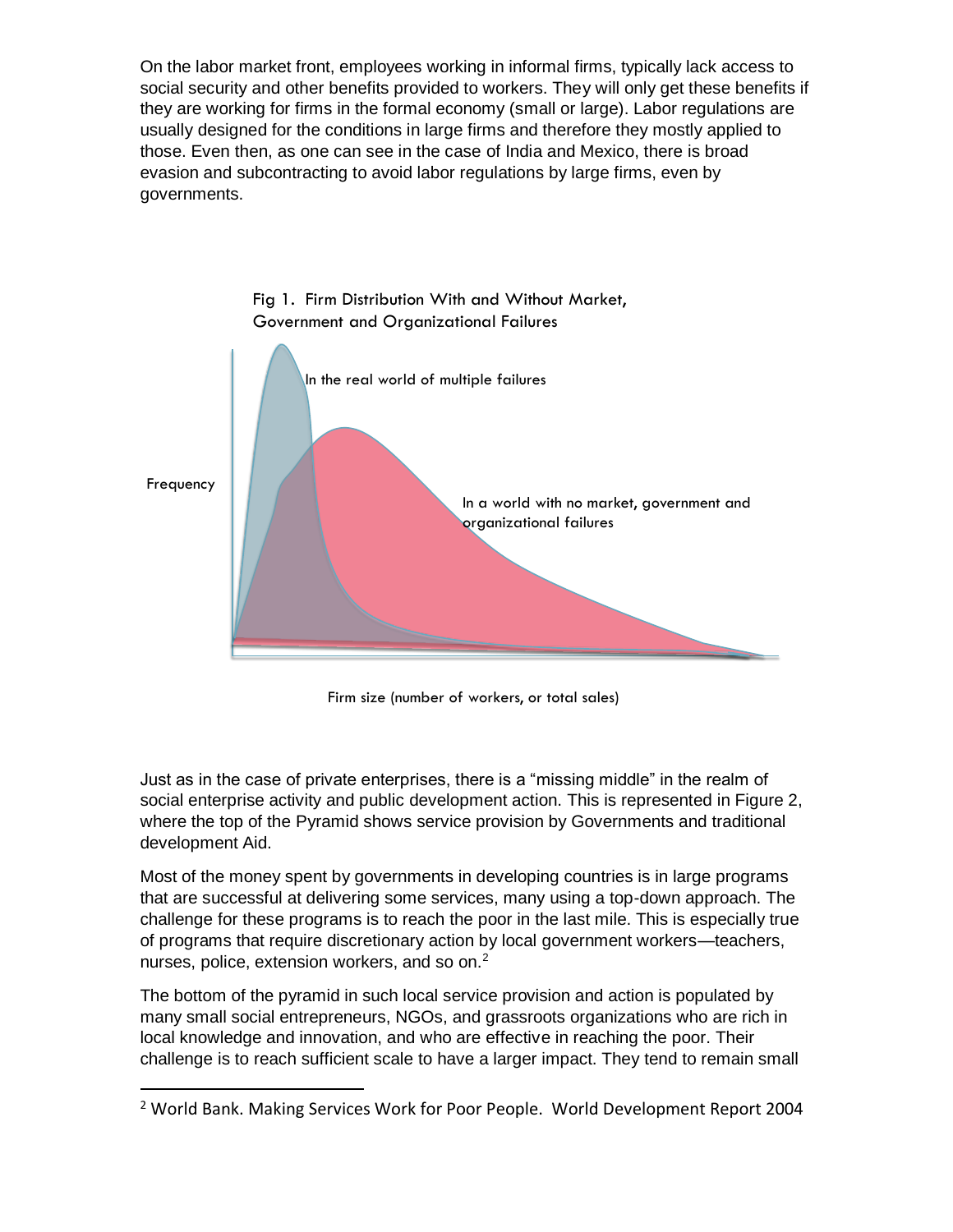and the innovations they have discovered don't have the impact needed to achieve large-scale change.



Fig.2:The Missing Middle in Development

The central idea is that local, small-scale activities have problems scaling up, while organized, large scale activities are weak at reaching the needs of poorer groups and individuals. This is a central development issue since large-scale corporates typically provide employment opportunities for only a fraction of the working population and government programs often fail to provide decent services for the poor.

In areas of social provisioning, where the state is typically a provider—for example in water, sanitation, health, education and safety nets—the issue is of ineffectiveness at the local level. There is often some alternative provision of the services, by the private sector or non-government actors, but of inadequate reach or quality, especially for poor households.

In both areas there is plenty of dynamic grassroots and social entrepreneurs who are involved in informal productive activities, mobilizing and organizing, innovation, providing services, and engaging with local state actors. But this only rarely reaches scale.

The missing middle is a result of the barriers to scaling up pathways for grassroots organization and enterprises at the base of the pyramid. These barriers are due to the interaction between three factors: market failures; government failures; and organizational weaknesses. Market failures- including market power, public goods and externalities, transaction cost and informational problems over contracting- place major hurdles in scaling.

This article will develop how these failures occur and will not cover how they can be solved. We will address these potential resolutions in future articles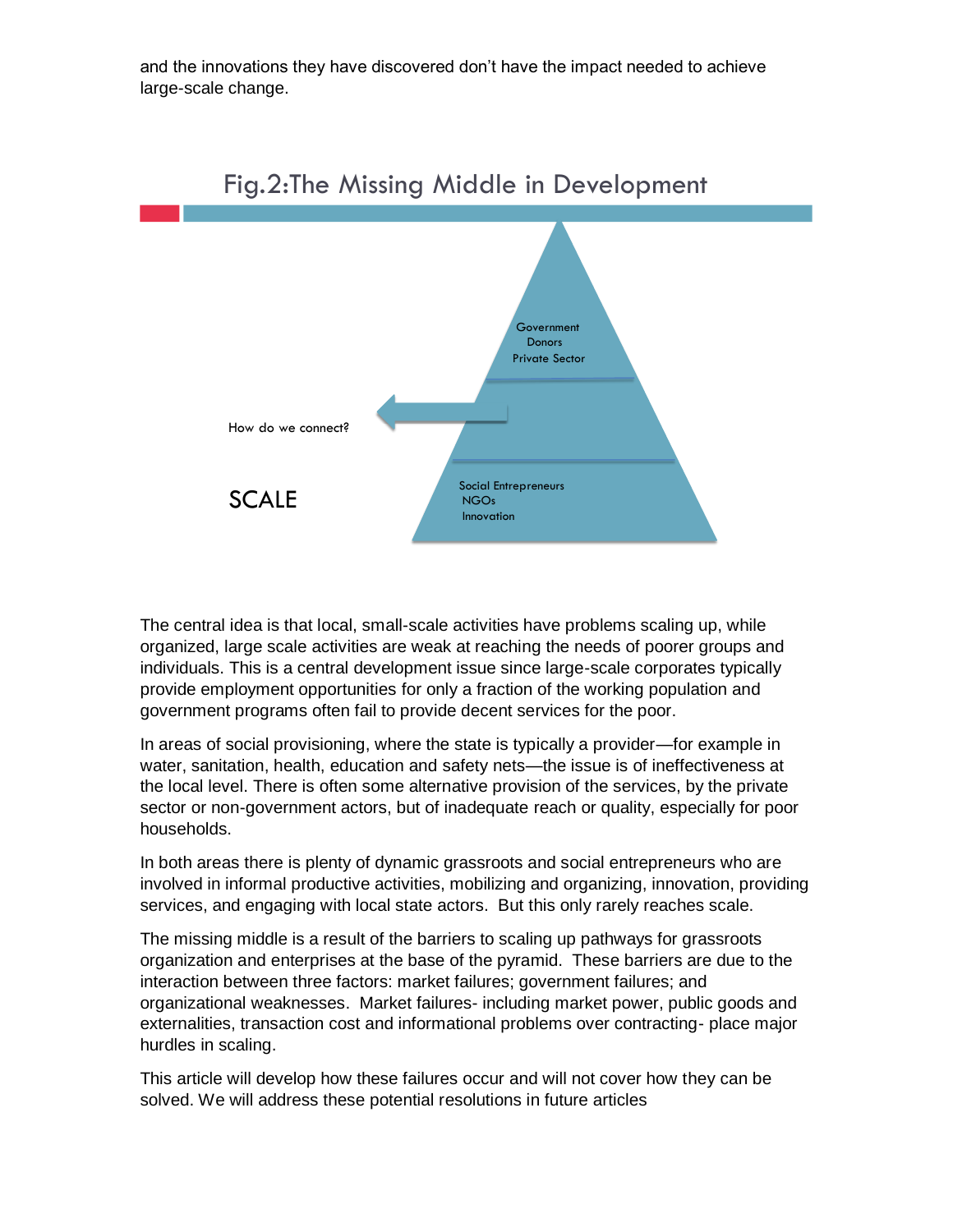## *2. Cascading failures*

There are three categories of reason why: market failures; government failures; and organizational weaknesses. Which failures matter in a particular case is important to how to tackle the scaling problem.

### *(a) Market failures.*

Many of the classic areas of market failure can impede scaling.

- (i) *Public goods and externalities.* Where the benefits of an activity cannot be fully charged for, it will be under-produced by the market. (In economic terms a good is public if one person's consumption of it doesn't reduce that of another, and if it is not possible to exclude people from consuming the good.) There are at least three areas where under-production can hurt scale:
	- a. Ideas and innovations adapted to the needs of grassroots organizations and of private and social entrepreneurs.
	- b. The absence of the rule of law and adequate regulations is an important constraint to contracting and to protecting property rights of small organizations.
	- c. Local infrastructure, including markets, roads, electricity, water and sanitation, are local public goods (or "club goods") that are essential complements to productive and social activities of grassroots organization and entrepreneurs.
- (ii) *Information asymmetries.* Market exchanges are typically imperfect because of high transactions costs of contracting and incomplete information—for example over the productive potential and effort of an organization. This is particularly problematic at the base of the pyramid for finance and risk management.
	- a. Finance is thick with failures, including the transactions costs of lending/repayment, and lack of information over borrower creditworthiness. Collateral is a partial "solution" but not usually available to poor households and small enterprises. Micro finance was an institutional innovation that helped solve the repayment issue through group-based incentives, but is intrinsically limited to micro lending.
	- b. Risk is pervasive for poor households and small scale enterprises, adverse events can be catastrophic, and private insurance mechanisms (e.g. within the community) inadequate. This constitutes both a social need and a restriction on the capacity to risk expansion of productive activities.
- (iii) *Different discount rates.* Scaling up of social enterprises or civil society organizations, may take years. Private sources of finance often have a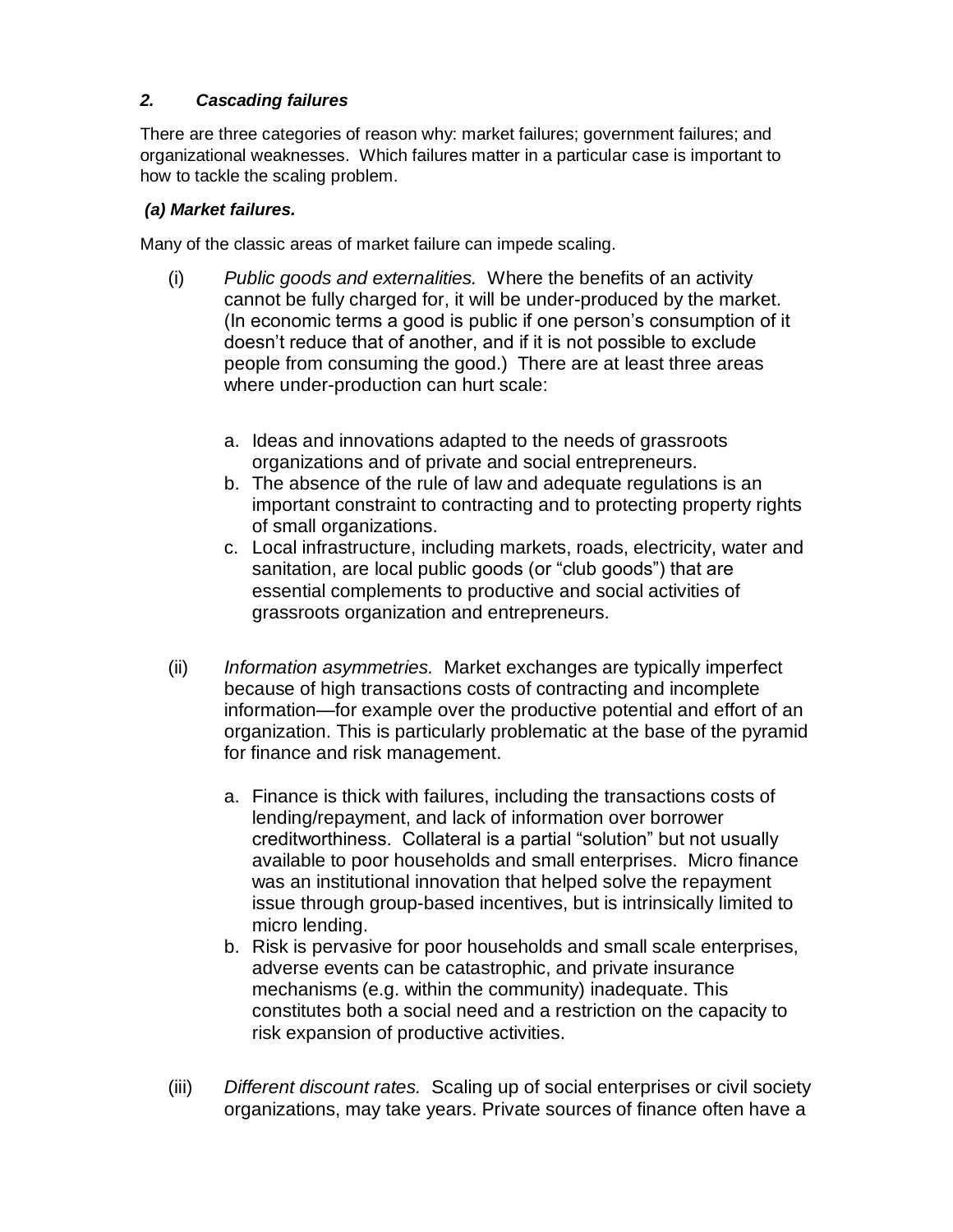relatively short-term financing horizon (and a higher discount rate), because of the demands of their sources of finance (depositors, shareholders), and the risks of having their assets tied up in long-term activities. This interacts with informational concerns over whether an organization is genuinely on the path to long-term, scaled viability. This is why "patient capital" is rare.

*(iv) Market power.* Markets can be uncompetitive because of monopolistic market structures. Large players can use their market power to restrict economic opportunities for small-scale actors (private or social enterprise) or use their monopsony power to pay lower wages to the workers they employ.



#### *(b) Government Failures*

Market failures provide a classic rationale for government action, in several of the above areas. However, governments also fail, especially in developing countries. The incentives for politicians are often for patronage, vote-buying or provision of "populist" private goods, rather than public good provision. Bureaucracies are often weak, may be corrupt, and not responsive to the needs of small-scale actors.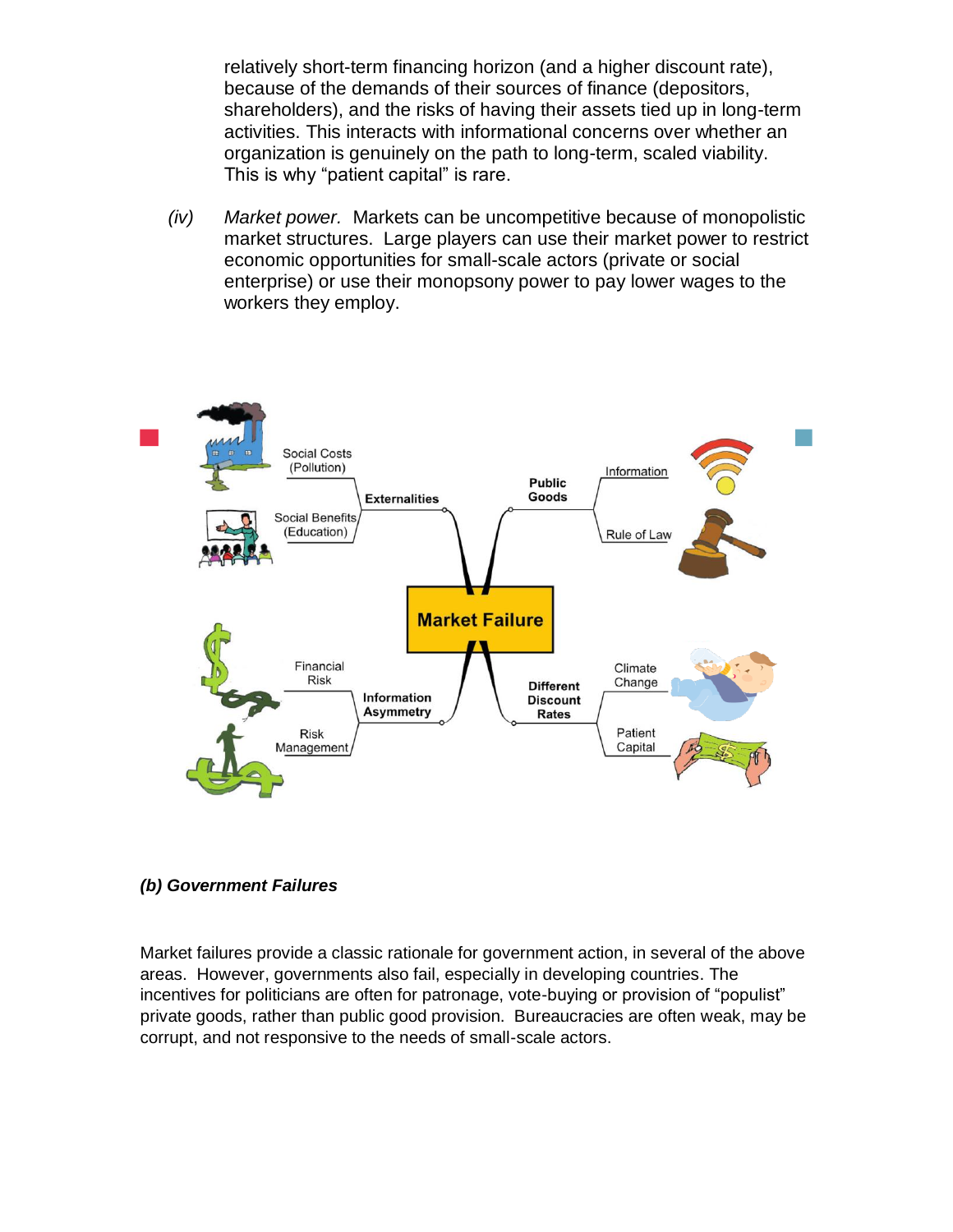- *(i) Missing Public goods.* Government provision of public goods could in principle tackle several of the areas that constrain scaling up, but often fail:
	- *a. Local infrastructure* is often lacking—especially for the "last mile" because of weaknesses in implementing agencies, biases toward influential actors, regulatory issues.
	- *b. Social goods* are often low quality or non-existent for beneficiaries at the Base of the Pyramid..
- *(ii) Inadequate Regulation* to offset monopoly power and protect workers and consumers. Regulations are not usually adapted to the needs of small-scale organizations in the informal sector (e.g. restricting activities of street vendors).
	- *a. Provision of the rule of law* is typically inadequate, with local police often a source of bribery, and judicial systems slow and costly
	- b. *Regulations* are often designed with large firms in mind and are too onerous for small organizations at the BoP.
- (iii) *Corruption:* public servants sometimes use their discretionary power as a way of increasing their wealth. The poor are usually the most affected by it because they don't have access to powerful networks nor institutions that can be a counterweight to the abuse of power.
- (iv) *Principal Agent Problem:* The combination of centralized decisionmaking and hierarchical organization in governments, usually results in a failure to reach the last mile. Even if the national government and its ministers support programs for the poor, there are many layers of bureaucracy and levels of government between this and the front-line providers.
- *(v) Different time horizons and discount rates.* There are also parallels with the private sector on time horizons. Governments can be impatient—needed quick results to maintain popular support—and donors and foundations are often eager to show results to support their own stakeholders.
- *(vi) Transactions, information asymmetries and contracting.* Even for wellintentioned governments and donors there is an information problem similar to those in private markets. They have incomplete information on the potential capacity of an organization and don't know whether financing them will lead to the changes needed for scaling up impact. This might lead to underfinancing of projects with high social value at the BoP or to financing the same organizations again and again, to manage potential risks.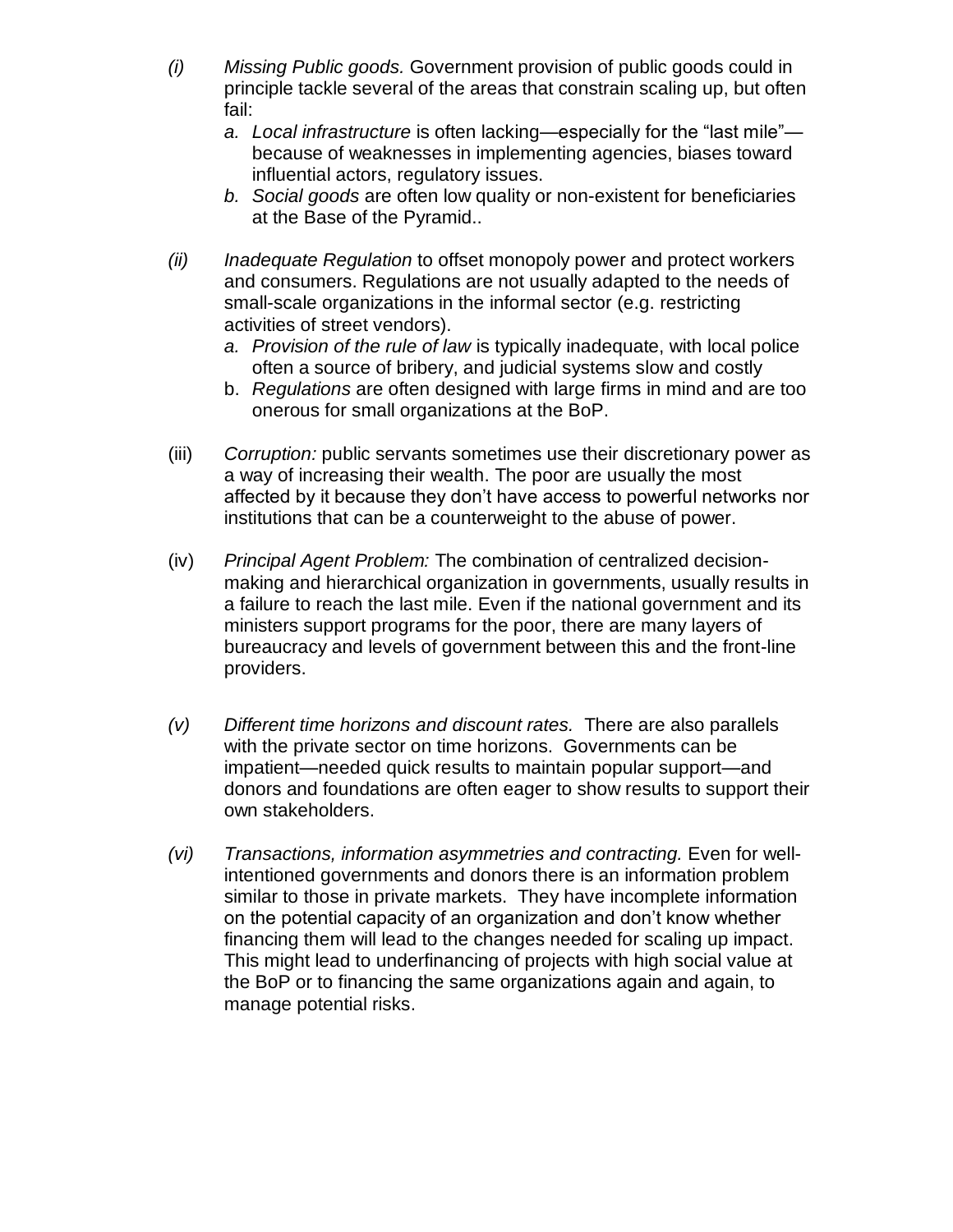

#### (*c) Organizational weakness.*

So organization can be prevented from reaching scale as a result of market and government failures. Sometimes, organizations can solve these failures by internalizing them within their structure. Instead of contracting out, for example, a firm can integrate vertically and solve contracting problems and lack of rule of law. If an organization is large enough, it can more easily finance its capital requirements, through own finance and access to markets, and can even take care of some of its local infrastructure needs (e.g. in electric power generation). This internalization of failures is only possible when working at scale. A large-scale organization, however, brings new problems, associated with the principal agent problems—e.g. around monitoring—and in sustaining the values and practices that may be crucial to success (for private and social enterprises). Innovation is also more difficult from within a large organization, where there are vested interests that want to keep the status quo.

In this section, we will focus on the specific challenges for a small organization to go to scale through growth. As discussed at the end of this note, some of these issues also apply to scaling through replication or partnering with other organizations.

When self-employed workers and households organize, they can solve some of the failures discussed above, through group-based lending or providing some greater market power, as in SEWA's construction cooperative arranging contracts for members. SEWA and BRAC are also directly providing finance and insurance for their members. Organizations and collective action can also put pressure on governments for changes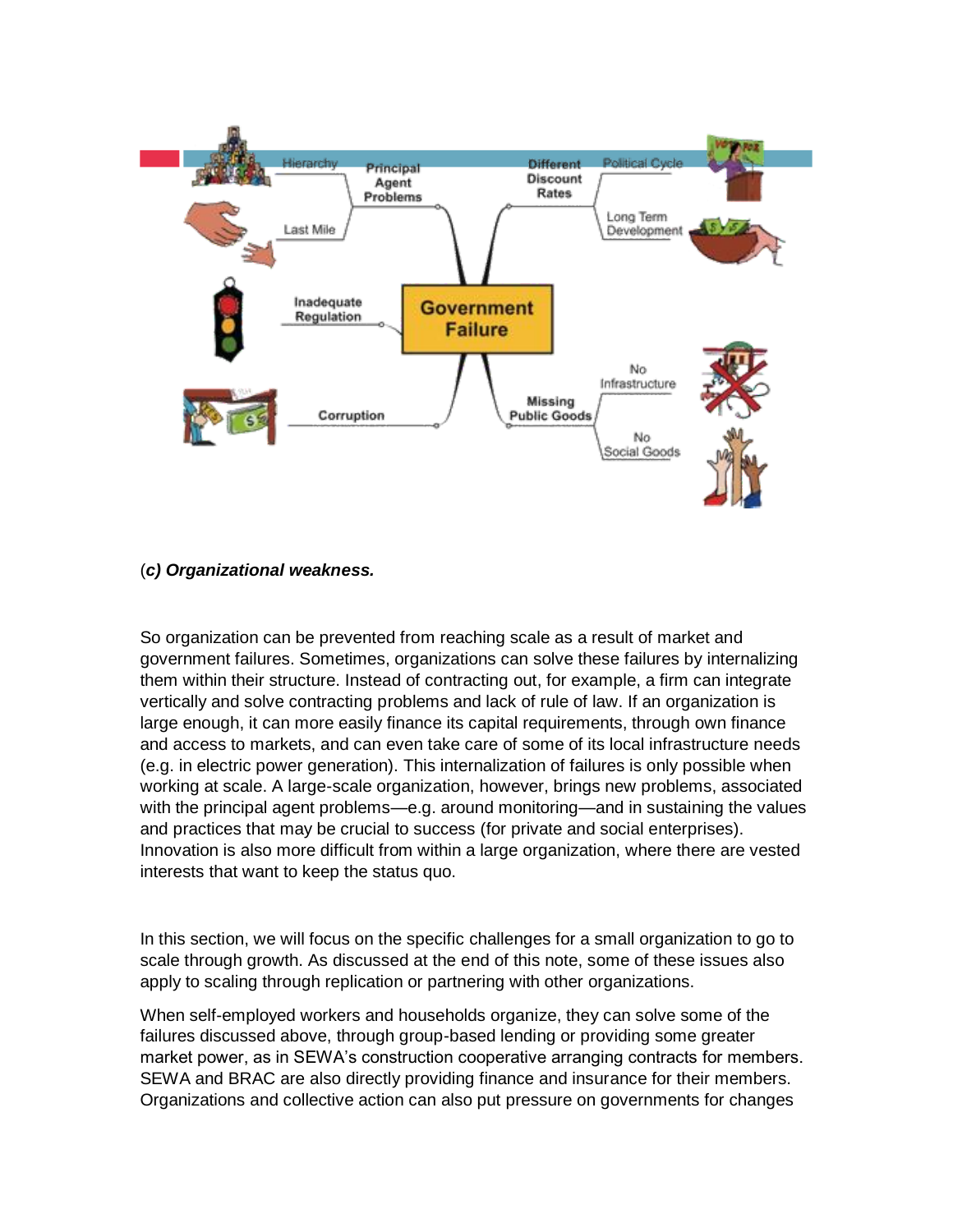in policy (as in the successful change in India's street vendor law) or can influence implementation of government programs (as in the SEWA's Wash Committees working to activate government water programs.) Sierra Productiva, a farmer organization in Peru, was able to channel innovations to increase rural productivity for their members.

However, there are limitations to typical organizations at the base of the pyramid. Grassroots and social enterprises are often run on informal relations, with committed leaders, strongly shared values and a lot of sweat equity. This can be highly effective at small scale—where shared values are well-understood and continually reinforced, everyone knows what others are doing, and there is space for local innovation. But different structures are needed in large scale activities, and different capabilities needed to support transitional scaling.

*Systems:* As organizations grow, they need to invest in a variety of systems accounting, human resources, finance, monitoring and evaluation and mechanisms for communicating with outside actors. They need to move from informal ways of running an organization based on personal knowledge and a common history to organizations with formal data systems and supporting technological platforms.

*From Stories to Data-based Monitoring and Evaluation.* Some grassroots, like SEWA, have been able to break through to scale in terms of numbers, activities and location, through a combination of extraordinary collective organization, values and leadership practices. As they prepare for further scaling up (from 2 million to 4 million members) they face the urgent challenge to develop data systems that can support further scaling, including basic tracking of members and participants, managing programs and surveybased assessment of effects. Their data collection and membership tracking system are no longer functional with such large growth in membership as well as locations. This is both a management and an evaluation issue: SEWA's leaders need (and want) to know how programs are working, and also the impact of their interventions, to understand what works in improving the lives of its members.

*Organizational Transformation and Values:* A particular issue in scaling is how to sustain the values and practices that have been essential to the organization's success, when there is growth in organizational complexity. BRAC is a truly impressive example in terms of organizational scale, but is highly unusual in the way it way it has successfully introduced systems through the organization, while maintaining a core commitment to social ends. An alignment between core values and the new larger organization is full of strategic tensions.

*The Visionary Founder Syndrome.* Most of the time successful grassroots or social entrepreneurs have been created by amazing leaders that had a vision and the capacity to get others to follow on that vision. Over time as the organizations grow, the leadership requirements shift. A visionary founder is rarely also a great CEO. And many times it is even difficult for the founder to hire and delegate to a capable COO. This will lead to the failure to scale because of not enough delegation, inability to set focus and say no to activities that are not aligned with the strategy as well as difficult succession planning.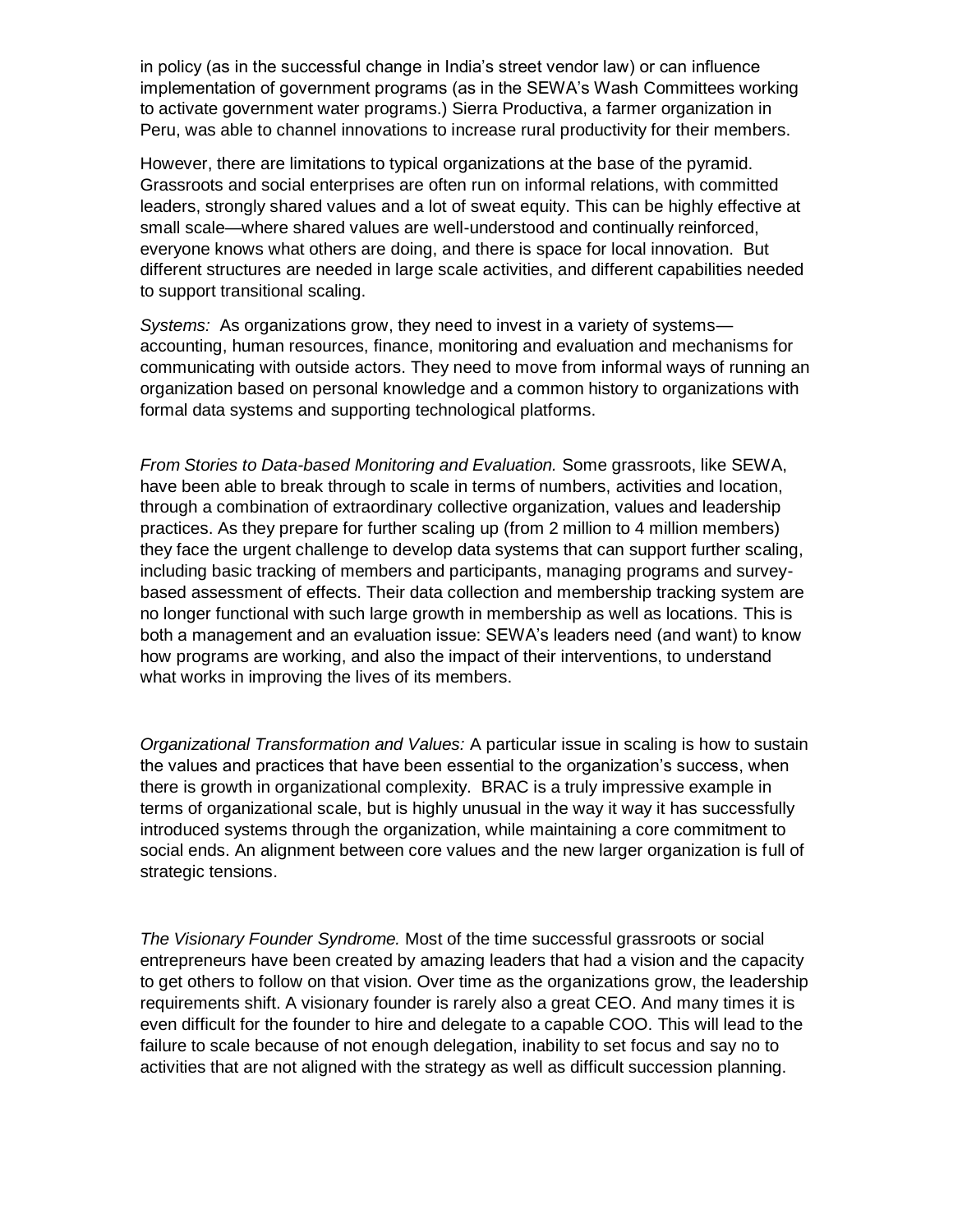

Note that there are a potentially important complementarity between organizational failures and market or government failures. If it is hard for a small-scale organization to successfully undertake the organizational transformations to go to scale—so that only few may be successful. This means it can be entirely rational for potential private or public financiers to be cautious about providing support, especially long-term support. This applies even to a greater degree if funding organizations lack information over the organizational potential and of how to incentivize organizational change in the transition.

We have described these organizational failures for scaling up through growth. The same failures apply to scaling up through replication and network with a few additions.

When an organization is scaling up through replication, it can do this by franchising or simply by other organizations copying. But franchising requires systems, data and monitoring capacity. Replication through copying at the BoP usually happens in an informal way, but this brings its own problems of verification of practices and behaviors. Thus even if the scaling path is via entry of small enterprises, effective scaling also requires tackling some of the issues around shifting to formal systems, datamanagement, organizational culture and leadership, if the ecosystem is to be based on financially viable organizations.

As an example of the franchise issue, as SEWA expands to the North East States in India, the new members might not receive the same training on values and practices. The high touch leadership training that was received by members in Gujarat might be difficult to replicate in more distant locations, with different cultural norms. As long as this replication happens without investing in formal systems to standardize, train and monitor, SEWA's credibility could be at stake.